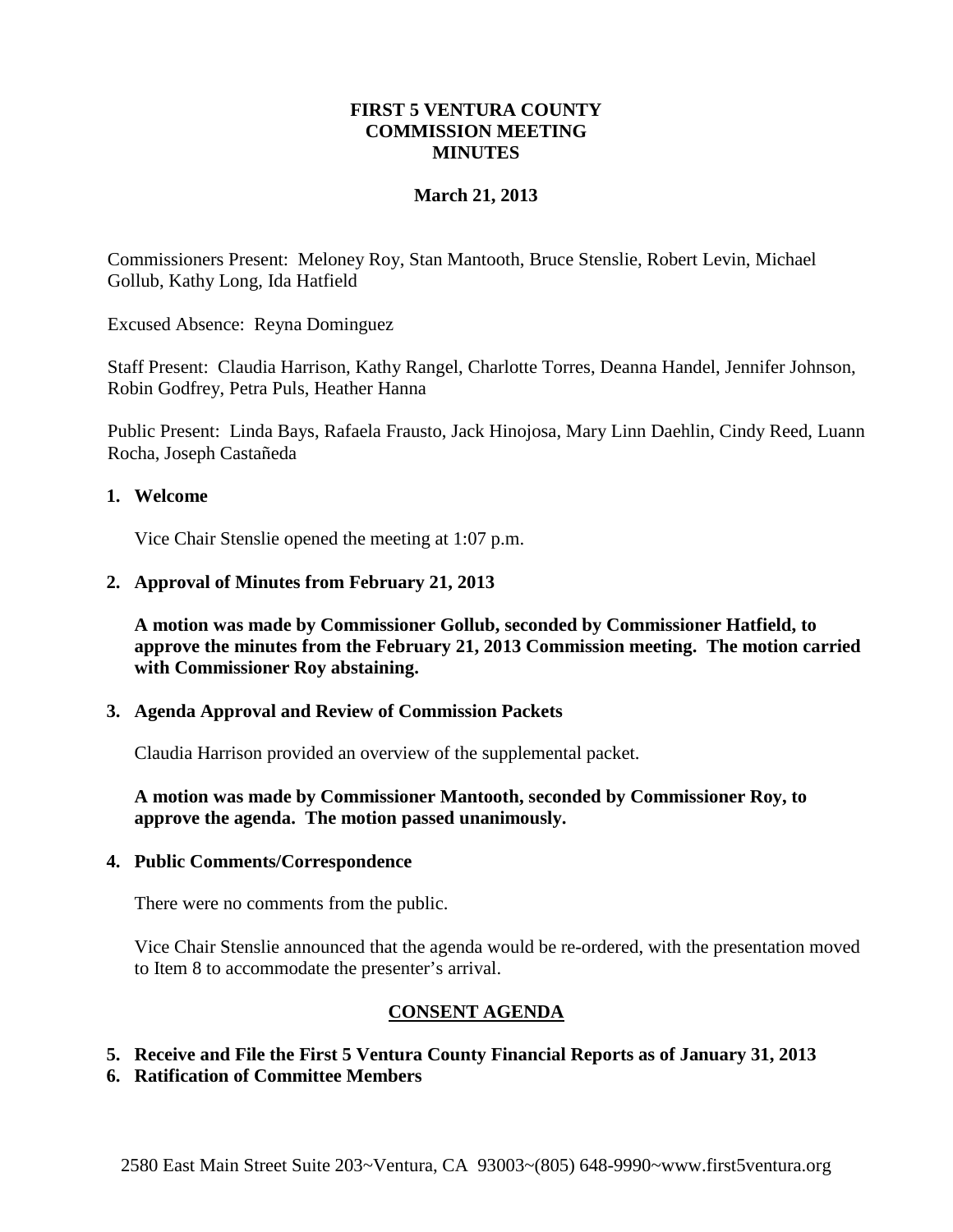## **A motion was made by Commissioner Long, seconded by Commissioner Roy, to approve the consent agenda. The motion passed unanimously.**

# **REGULAR AGENDA**

# **7. Public Hearing on the First 5 California (State Commission) Annual Report for FY 2011-12**

Claudia Harrison presented an overview of the report and reviewed key findings. She briefed the Commission on First 5 California's goals and highlights from fiscal year 2011-12. She reported that State Commission revenues totaled \$93.4 million for the fiscal year and noted that the State audit was free of any negative findings. Claudia presented an overview of First 5 California programs including: Child Signature Program, Teacher Signature Program and the Parent Signature Program. She noted that the State reported that more than 4,200 teachers in 34 counties participated in the CARES Plus program. She moved onto the First 5 County Commission program result areas: Family Functioning, Child Development, Child Health, and Systems of Care. She mentioned that First 5 Ventura County services mirror those across the state although Ventura County implements the services in a slightly different way.

Commissioner Gollub asked about the mention of adults being served in the report, particularly in the area of oral health. Claudia noted that parent services under oral health would generally refer to parent education.

Commissioner Mantooth commented that some of the graphs or graphics can be confusing when referring to services for adults and that some members of the public could misconstrue the information to say that children are not being fully served so greater explanation should be taken to educate the public.

Vice Chair Stenslie opened the public hearing on the First 5 California Annual Report for Fiscal Year 2011-12. There were no public comments. Vice Chair Stenslie closed the public hearing.

**A motion was made by Commissioner Long, seconded by Commissioner Mantooth, to receive and file the First 5 California Annual Report for Fiscal Year 2011-12. The motion carried unanimously.**

# **8. Presentation on The Children's Movement of California**

Claudia Harrison introduced Kate Anderson, Los Angeles Director for Children Now to present on The Children's Movement. Kate stated that Children Now is a statewide research, policy and advocacy organization which deals exclusively with the umbrella of issues that impact our children. She noted that Children Now's policy and advocacy expertise has led to significant, tangible changes that have improved millions of children's lives. She stated that they are nonpartisan in order to harness the full power of the universal support for children. She discussed their goal to align opposing viewpoints on the powerful platform of doing what's best for children by means of The Children's Movement. She highlighted what it means to join The Children's Movement, how policy updates are provided and emphasized that all participating members have the ability to opt-in to the campaigns they want. She concluded her presentation and asked that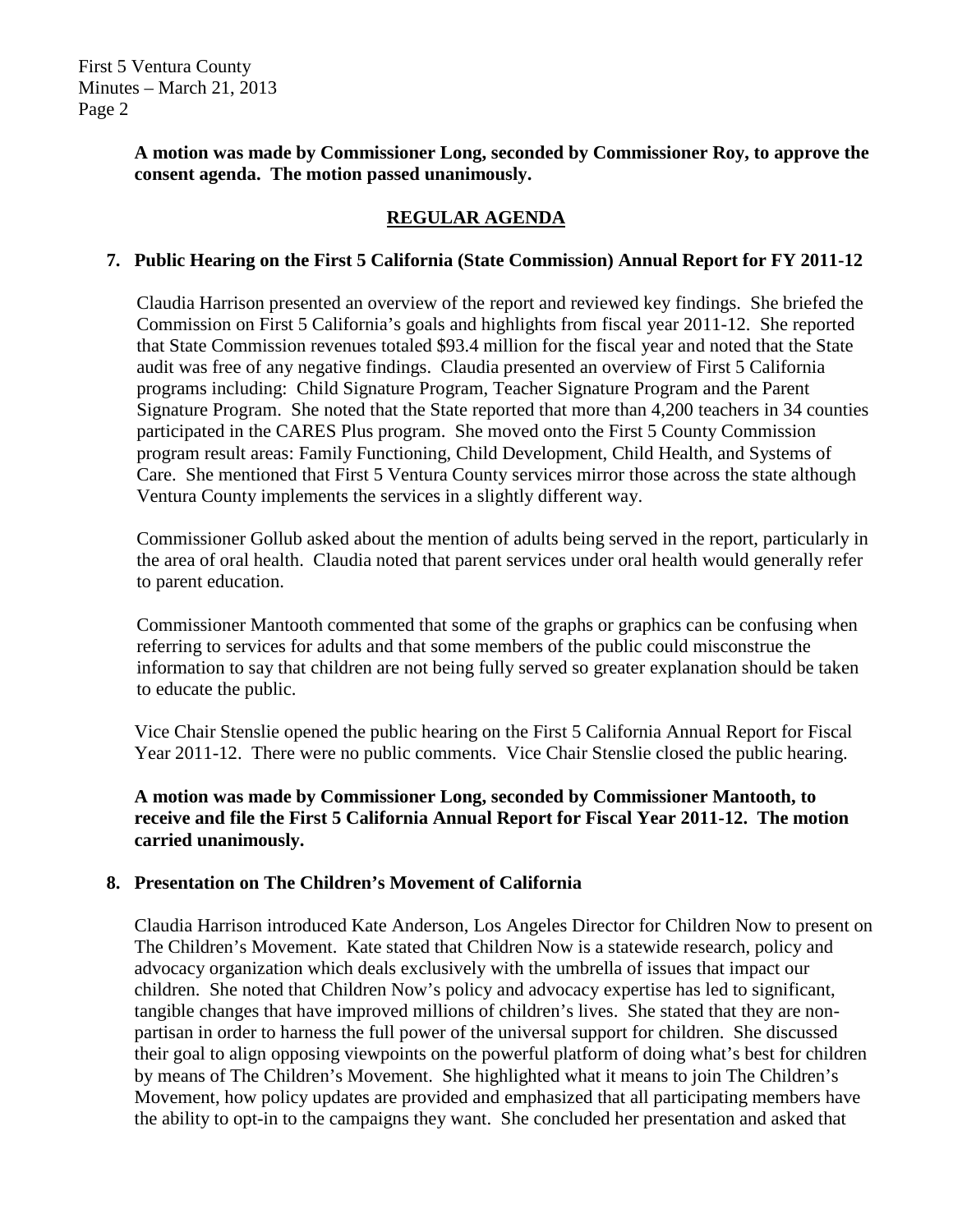> the Commission give consideration to joining the movement and partnering to build the critical mass needed to move issues in the legislature that affect our children.

Commissioner Long asked if there have been any organizations that want to participate but might not be considered appropriate. Kate discussed how they have not found an organization that is inappropriate as of yet and how they have gained traction through the "non-traditional" members of the community who have contributed to their success. Commissioner Mantooth asked how the organization respects an individual agency's right to step away from certain platforms they disagree with. Kate answered that a ten point agenda has been structured for this reason so that agencies can choose which issues they could take positions on.

## **9. Recommendation to Apply for First 5 California CARES Plus Program Funding**

Petra reviewed First 5 California's Request for Application announcing the availability of matching funds for Round 2 of the Comprehensive Approach to Raising Educational Standards (CARES) Plus program. She briefed the Commission on the original CARES program that was launched in FY 2000-01 and noted that First 5 Ventura County has participated in this matching funds program since its inception. She reported that in December 2012, the First 5 Ventura County Commission approved a \$265,000 CARES Plus annual allocation for FY 2013-14 through FY 2015-16 in anticipation of the State matching fund leveraging opportunity. She added that with this new RfA, First 5 California would continue to match local county investments for that same time period, up to \$300,000 per year; it is anticipated that First 5 Ventura County could leverage up to \$90,000 per year for the next three years in matching funds. She stated that a Letter of Intent is due to First 5 California by March 26, 2013 and a full application is due on May 10, 2013. She noted that staff will work closely with the current CARES Plus implementation partner, the Ventura County Office of Education, to develop the CARES Plus application.

**A motion was made by Commissioner Hatfield, seconded by Commissioner Levin, to apply for CARES Plus Round 2 program funds to support local CARES Plus programming for July 1, 2013 through June 30, 2016. The motion passed with Commissioner Mantooth abstaining.**

## **10. Recommendation to grant authority to Executive Director to continue contract with Economic Development Collaborative - Ventura County to manage and implement the Community Investment Loan Fund**

Petra Puls stated that in 2009 the Commission approved the initial recommendation to select the Economic Development Collaborative of Ventura County (EDC-VC) as the implementation partner for the Community Investment Loan Fund (CLIF). She stated the administrative costs associated with managing and implementing the Community Investment Loan Fund for FY 2013- 14 are projected to be \$29,656. She reviewed the previously approved allocation of \$1,125,000 in loan funds for the CILF. She stated that one loan was issued last fiscal year, which created 64 new early education spaces for children ages 0-5 in Fillmore. Staff is anticipating that additional loans will be approved in FY 2013-14.

Commissioner Levin asked how many new preschool spaces are generated by this fund. Petra answered that this loan fund recently assisted an individual in opening a center-based program in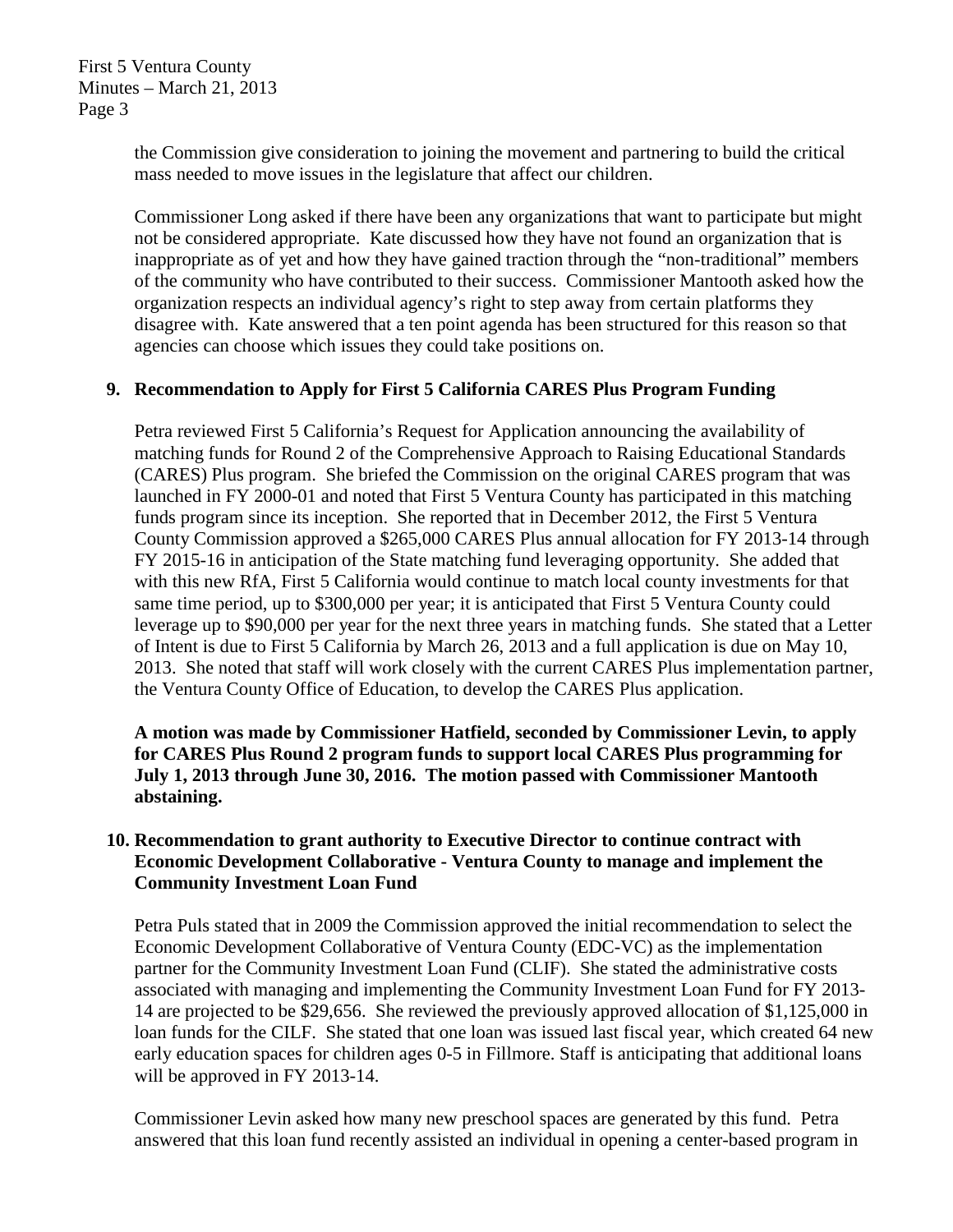> an under-served area which contributed to 64 new spaces in Fillmore. She added that in recent years, there has been a decrease in spaces due to state budget cuts.

**A motion was made by Commissioner Gollub, seconded by Commissioner Levin, to grant authority to the Executive Director to continue to contract with the Economic Development Collaborative - Ventura County (EDC-VC) to administer and implement the Community Investment Loan Fund for FY 2013-14, not to exceed \$1,154,656. The contract amount would provide funds for EDC-VC to issue up to \$1,125,000 in loans to eligible Community Investment Loan Fund applicants under the previously approved loan guidelines. The motion passed with Commissioner Long and Commissioner Stenslie abstaining.**

### **11. Review of funding award for El Centrito Family Learning Centers for Preschool Expansion**

Claudia briefed the Commission on the review process for the Request for Application (RFA) for Preschool/Childcare Expansion released in September 2012. Following the review process, the Commission approved funding for 96 new preschool spaces, with 48 spaces to be operated by El Centrito Learning Center in an existing classroom at the Ocean View School District's Early Education Center. She stated that during the contract negotiation process, El Centrito staff was informed that circumstances relative to the facility had changed and that the implementation partner, the Ocean View School District, required that El Centrito only serve 2 year olds in this new program. She noted that several discussions had been held with El Centrito and the Commission's legal counsel to determine the impact of this change. She added that as the original application was written for preschool services, the proposal to serve only 2 year olds represents a change in scope. Legal counsel determined that this is a material change which would need to be reconsidered by the Commission.

Commissioner Hatfield asked if the applicant is capable of serving the two year old population and if they will have parent involvement. Luann Rocha, Executive Director of El Centrito, discussed how the organization is prepared to serve 2 year olds and their plans for parent involvement and education.

**A motion was made by Commissioner Levin, seconded by Commissioner Gollub, to approve the operation of one classroom (24 spaces) which would serve only 2 year old children. The recommended action would also grant authority to the Executive Director to enter into an agreement with El Centrito Family Learning Center of up to \$89,124 annually for July 1, 2013 – June 30, 2016**. **The motion carried unanimously**.

### **12. Report from Executive Director**

Claudia referred to her written report and highlighted administrative operations, mentioning the April 1, 2013 deadline for filing the Form 700 Annual Statements of Economic Interest. She provided an update on the funded partners convening where improvements to contracting practices and review processes were very well received. She reported on continued progress with Commission initiatives. She highlighted ongoing activities at local Neighborhoods for Learning. She reported on the Countywide Strategies noting the breastfeeding project held a second regional hospital consortium meeting in February with representatives from St. Johns, Ventura County Medical Center, Community Memorial Hospital and Los Robles, all of whom are actively driving